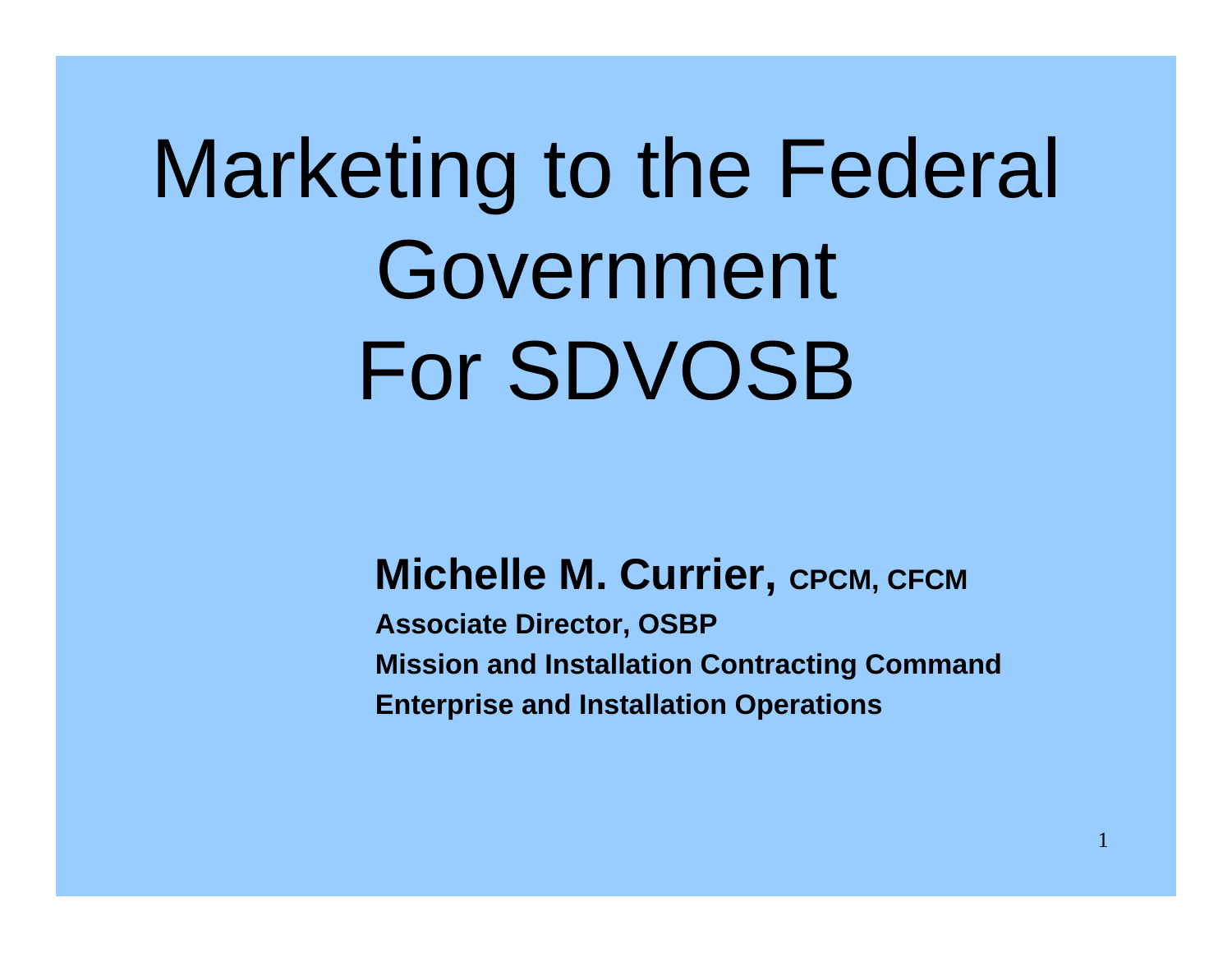- *Registration Information for Business Identification Numbers*
	- **North American Industrial Classification (NAICS** )
		- [www.census.gov/epcd/www/naics.naics.html](http://www.census.gov/epcd/www/naics.naics.html)
	- **Central Contractor Registration (CCR)**
		- [http://www.ccr.gov](http://www.ccr.gov/)
		- SBA Dynamic SB Search
		- Data Universal Numbering System (DUNS)
		- Commercial and Government Entity (CAGE )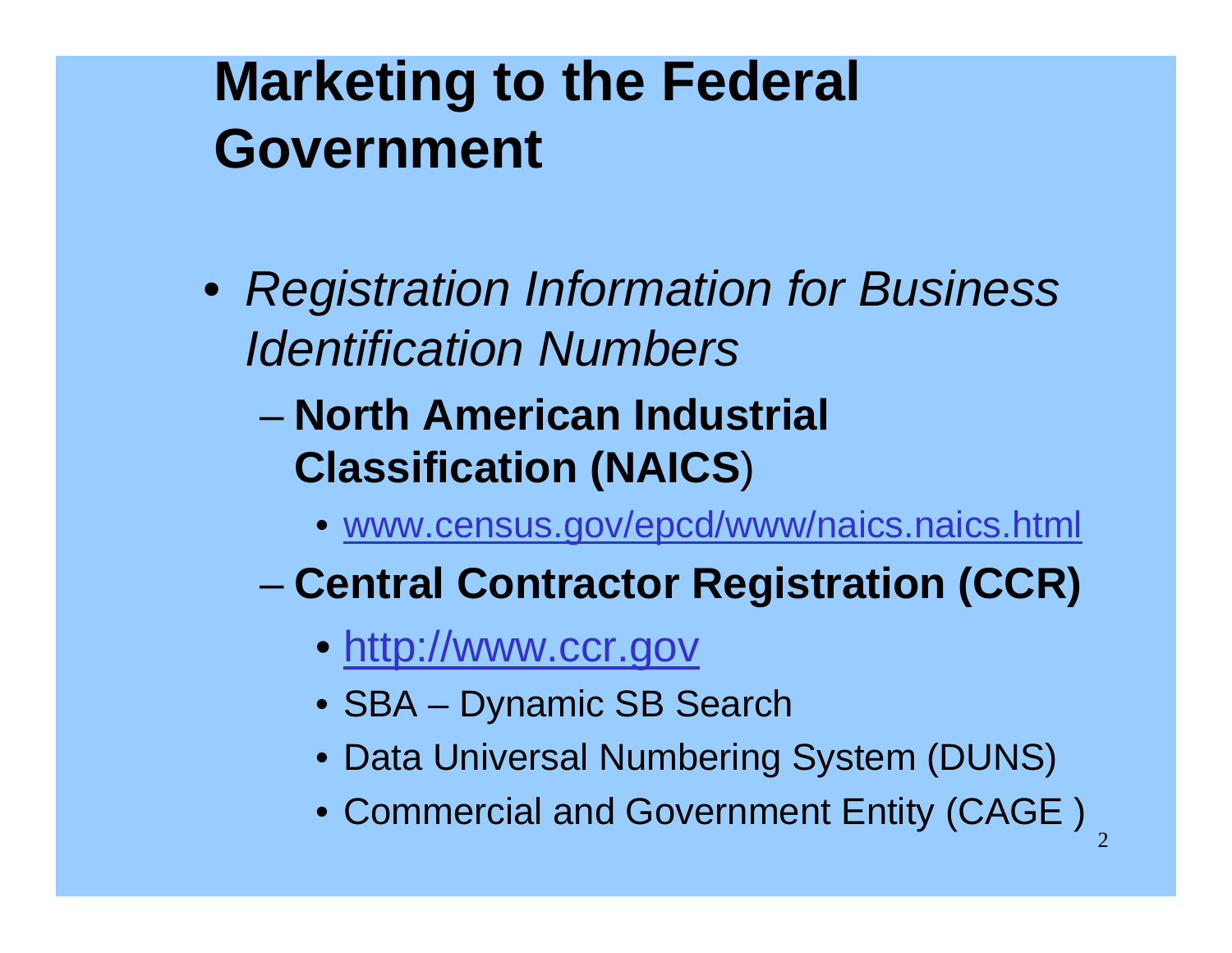- On-line Representations and Certifications (ORCA)
	- **However, Marketing Committee** – <u>[https://orca.bpn.gov](https://orca.bpn.gov/)</u>
- Wide Area Work Flow (WAWF)
	- –– <u>[https://wawf.eb.mil](https://wawf.eb.mil/)</u>
- eSRS Electronic Subcontracting Reporting System
	- •[www.esrs.gov](http://www.esrs.gov/)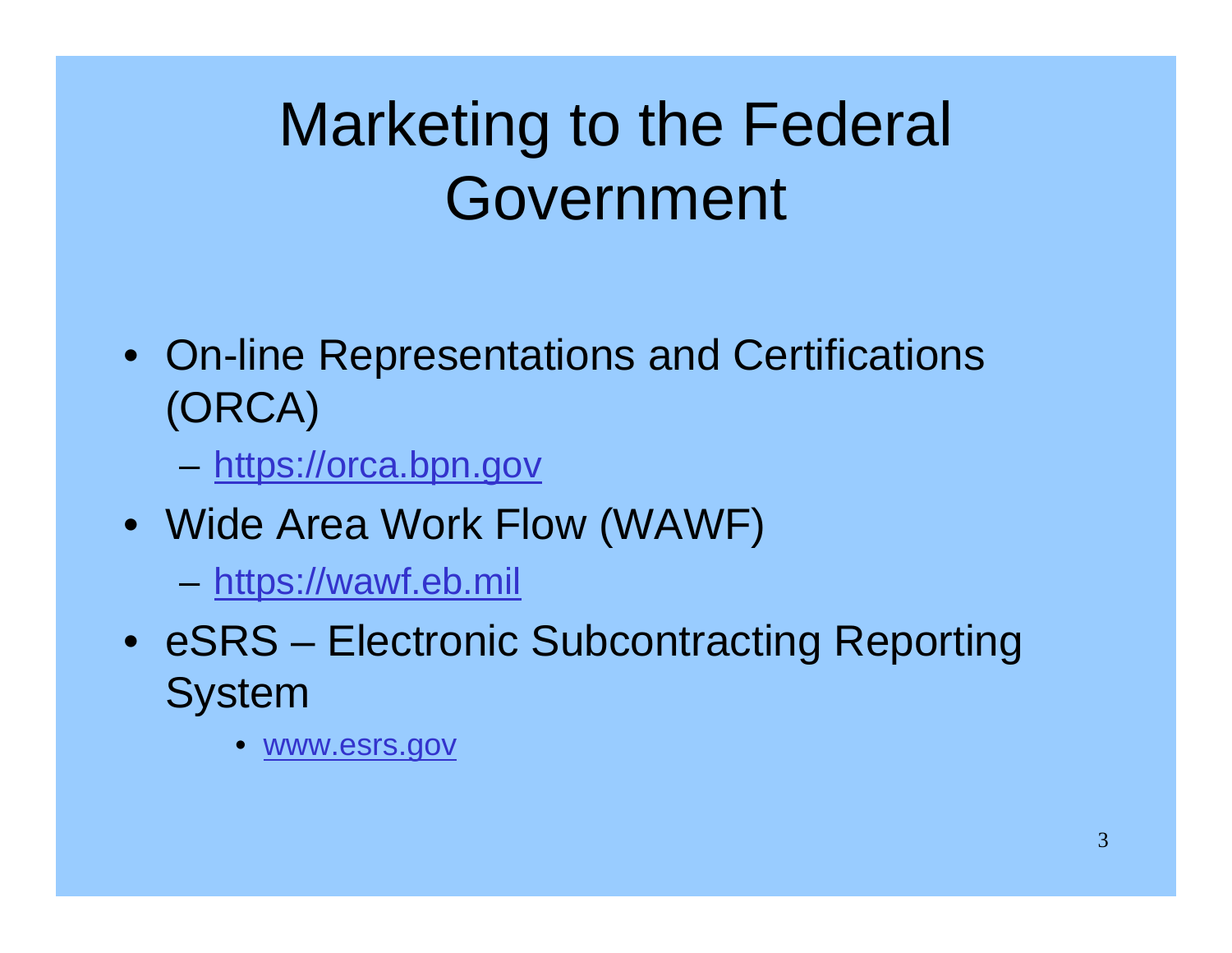- Where to Find Opportunities
	- In-Person
		- Small Business Program Offices located at every DoD and Federal buying activity
			- http://www.acq.osd.mil/osbp
		- Small Business Liaison Officers (SBLO)
			- http://www.acq.osd.mil/osbp
		- Small Business Administration
			- http://www.sba.gov
		- Service Corps of Retired Executives
			- [http://www.score.org](http://www.score.org/)
		- Procurement Technical Assistance Centers (PTAC)
			- [www.dla.mil/db/procurem.htm](http://www.dla.mil/db/procurem.htm)
		- Small Business Development Centers
			- [www.sba.gov/sbdc](http://www.sba.gov/sbdc)
		- Conferences, Tradeshows, Matchmaking Events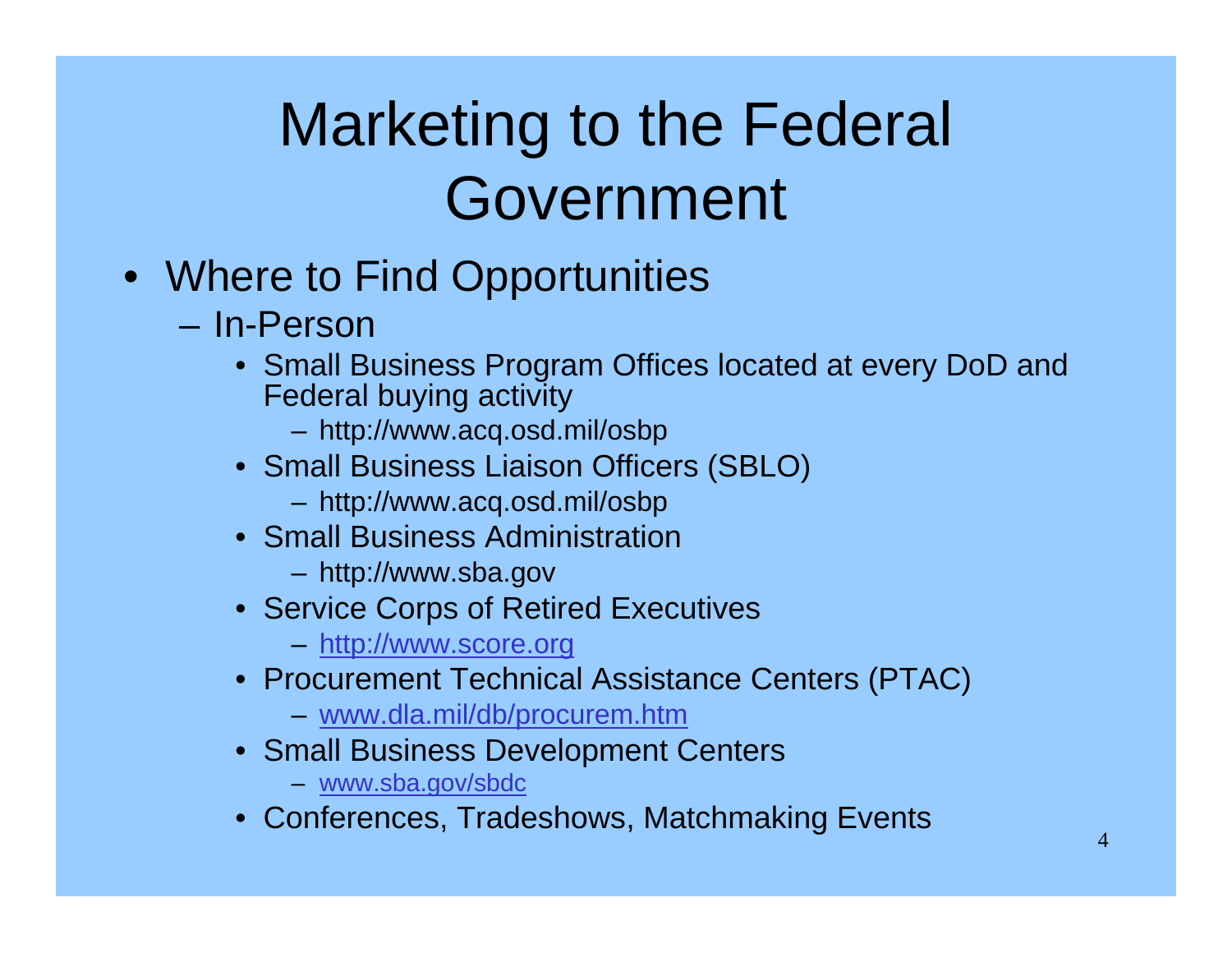- $\bullet$  Available on the Web
	- Army Activities- AMC, ACE, CCE, INSCOM, MEDCOM, MRMC, SDDC, NGB, SMDC, ACA
	- Federal Business Opportunities (FEDBIZ Ops)
		- [www.fedbizopps.gov](http://www.fedbizopps.gov/)
	- Department of Defense Standard Tabulation (ST28)report
		- and the contract of the con<http://web1.whs.osd.mil/peidhome/peidhome.htm>
	- Subcontracting Opportunities with DoD Prime **Contractors** 
		- [www.acq.osd.mil/sadbu/publications](http://www.acq.osd.mil/sadbu/publications)
	- Sub-net
		- <u><http://web.sba.gov/subnet></u>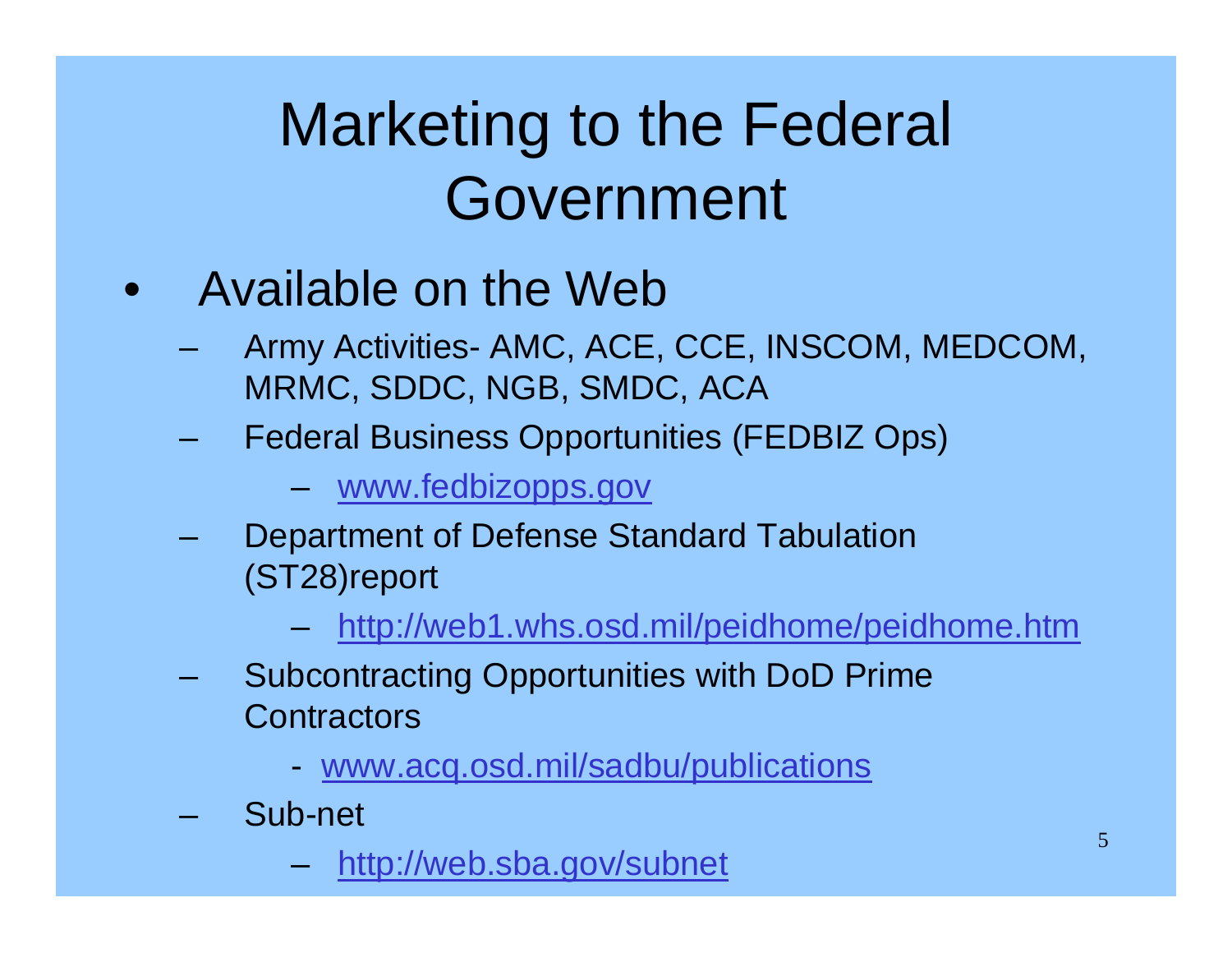- Know your Advantages and Market Them
	- *All* Federal agencies are subject to annual SB Goals

| $\bullet$ SDB | 5%  |
|---------------|-----|
| • Women-owned | 5%  |
| • Hubzone     | 3%  |
| • SDVOSB      | 3%  |
| $\bullet$ SB  | 23% |
| • HBCU/MI     | 5%  |

- Set-aside Awards
	- Know and Market your Competitors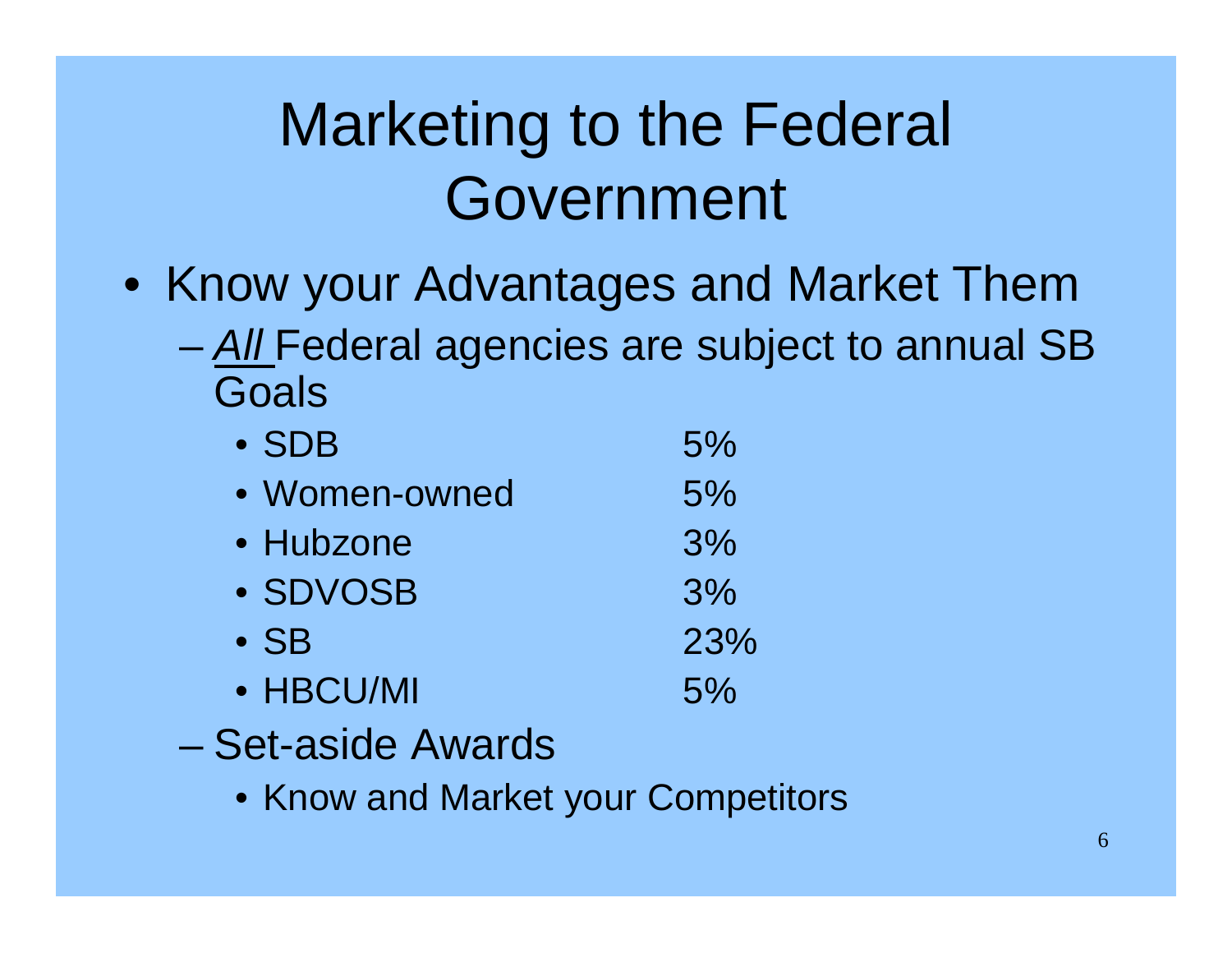- **Harry Committee**  Keep Current on Federal Contracting Regulations and Procedures
	- 07 Appropriations Act no longer requires Federal Prison Industries as a required source of supply FAR Part 8

Identify Installations affected by BRAC